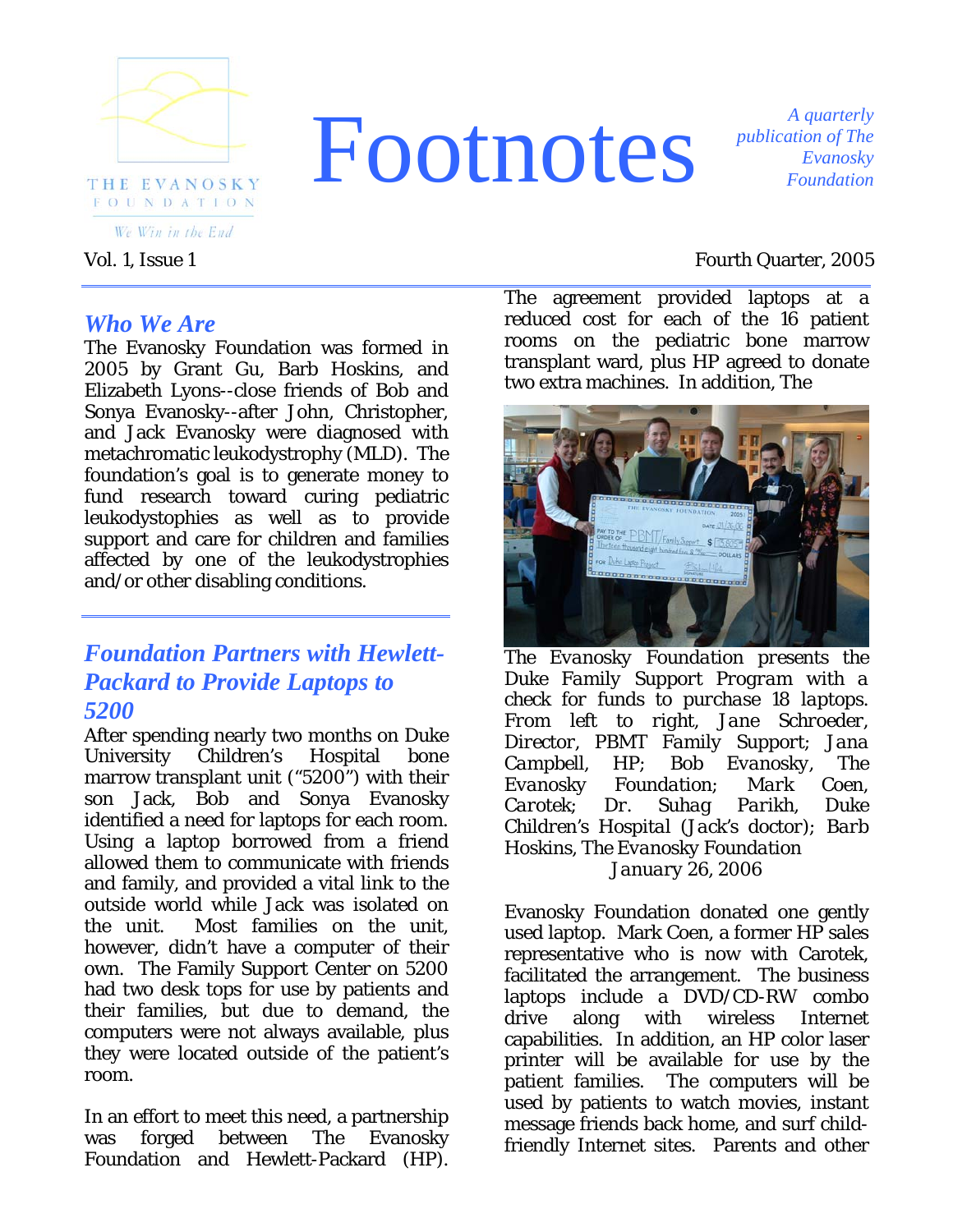caregivers can also use the laptops to maintain contact with friends and family, update CaringBridge web pages, and manage finances while they are away from home. The equipment will be delivered to 5200 in mid-January.

While at Duke, Barb Hoskins, a director of The Evanosky Foundation and K-9 educator, also met with local educators who work with student patients isolated on 5200. "It is our hope that we, The Evanosky Foundation and the Home Hospital Educators, will form a 'partnership' working together to best utilize these laptops to enhance and enrich the learning process for the children of 5200. Whether it be searching for the most age-appropriate software, locating webbased learning programs, providing support for touchscreen technology, or supplying a fund for consumable items - most everything that needs to be touched by students – we want to help the Duke Hospital School Educators take these kids to an outstanding world of learning," Hoskins said. At this time, the hospital educators are creating a prioritized wish list of software and educational items that The Evanosky Foundation could donate and/or fund.

To read news stories about the event, visit:

- [http://www.herald](http://www.herald-sun.com/durham/4-694367.html)[sun.com/durham/4-694367.html](http://www.herald-sun.com/durham/4-694367.html)
- [http://dukemednews.duke.edu/glob](http://dukemednews.duke.edu/global/print.php?id=9460) [al/print.php?id=9460](http://dukemednews.duke.edu/global/print.php?id=9460)

#### *Marathoners' Efforts Benefit The Evanosky Foundation*

On Sunday, October 9, 2005, the annual 26.2 mile The LaSalle Bank Chicago Marathon® started and finished at Grant Park near Chicago's famous Buckingham Fountain. The Evanosky Foundation was fortunate to have three runners compete on its behalf – Mark Matsuo (who works with Sonya), Mike Duvall (who worked with Sonya at A.T. Kearney), and Jana Lindley (who works with Mike). It was a nice day, but according to Mark, it got a little warm. Their hard work and perseverance earned enough money to allow The Evanosky Foundation to provide laptops for the "5200" unit at Duke University Children's Hospital (see story above). *Special thanks to Mark, Mike, and Jana, and all who donated!* 





*Mark Matsuo Mike Duvall*



*Book Fair Stocks Jack's Library*  Jack's Library is a project in the making. The ultimate goal is to provide entertainment in the form of books and movies to patients in children's hospitals. Because there are infection control concerns, books can be used by only one child. Therefore, Jack's Library will work more as a just-in-time library for patients than a permanent one. The Evanosky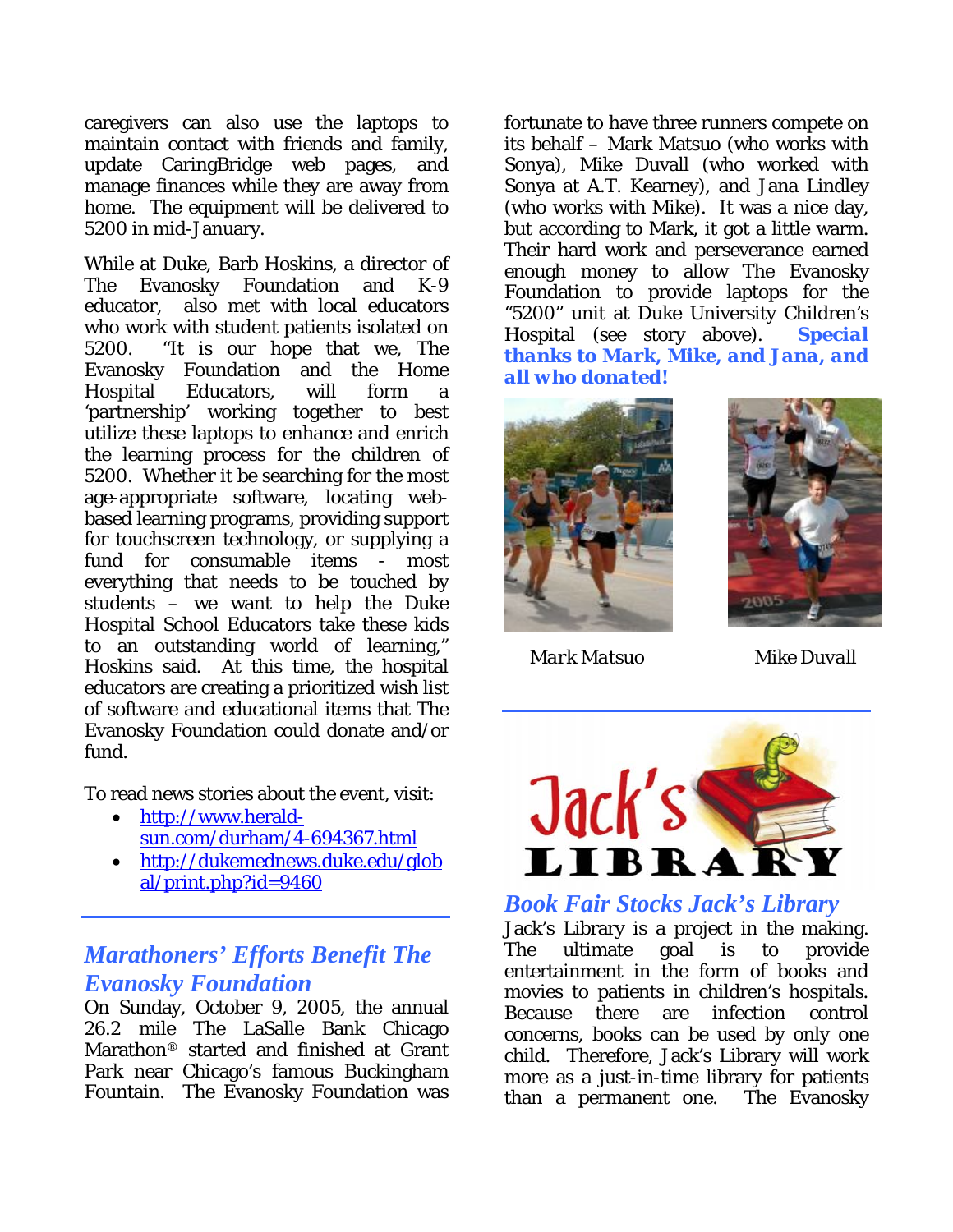Foundation is working to define the process for ensuring that these materials are available on an ongoing basis to children of all ages.

In late November, Kandi Horton, a family member of one of Sonya's co-workers, hosted an Usborne book fair to benefit Jack's Library. Due to the generosity of many supporters, Kandi's book fair raised **\$450** worth of books and materials for Jack's Library at Duke University! Jack's Library will greatly benefit patients on the unit. Thanks to everyone who participated and stay tuned for more details on the program and ways you can contribute.

#### *Website Takes Shape*

Two of Sonya's colleagues at HSBC, Elisabeth Klann and Jim McNally, are donating their time to design the website for The Evanosky Foundation. Elisabeth and Jim specialize in designing userfriendly w ebsites for HSBC and



they have developed a great website concept. Aloke Agarwal, another HSBC colleague, has been helping with technical design. The Evanosky Foundation envisions that the site will serve as a resource for MLD information as well as foundation news and research progress. Look for the new site at [www.evanoskyfoundation.org](http://www.evanoskyfoundation.org/) in the first quarter of 2006! Until then, you can get updates at a strategies at a strategies at a strategies at a strategies at a strategies at a strategies at a strategies at a strategies at a strategies at a strategies at a strategies at a strategies at a strategies at a s

[ww](http://www.whitehouse.gov/news/releases/2005/12/images/20051220-1_p122005pm-0181-515h.html)w.caringbridge.org/il/evanosky[.](http://www.caringbridge.org/il/evanosky) 

#### *What Is 5200?*

#### *(Information courtesy of Duke Comprehensive Cancer Center)*

Since its creation in 1990, the Duke Pediatric Blood and Marrow Transplant (PBMT) Program has transplanted over 1200 children suffering from cancer, genetic defects or blood disorders. Today, over half of these children are surviving long-term, cured of their underlying disease by their transplant. The first step in the transplant process involves a stay at the inpatient unit at Duke University, also known as 5200, which is a 16-bed state-ofthe-art protective isolation unit. This is where Jack Evanosky (see picture below) received his stem cell transplant on April 1, 2005. With a current waiting list of 30-40 children, and a referral base that is worldwide, the Duke Pediatric BMT Program is the largest children's transplant program in the world, now transplanting some 100 children annually. This program is a last resort for many children - the children treated here have a life expectancy of less than one year without a transplant.



*04/01/05 - Bob and Jack Evanosky on transplant day on 5200 (Photo courtesy of the Evanosky family)* 

For more information, visit <http://cancer.duke.edu/pbmt/>